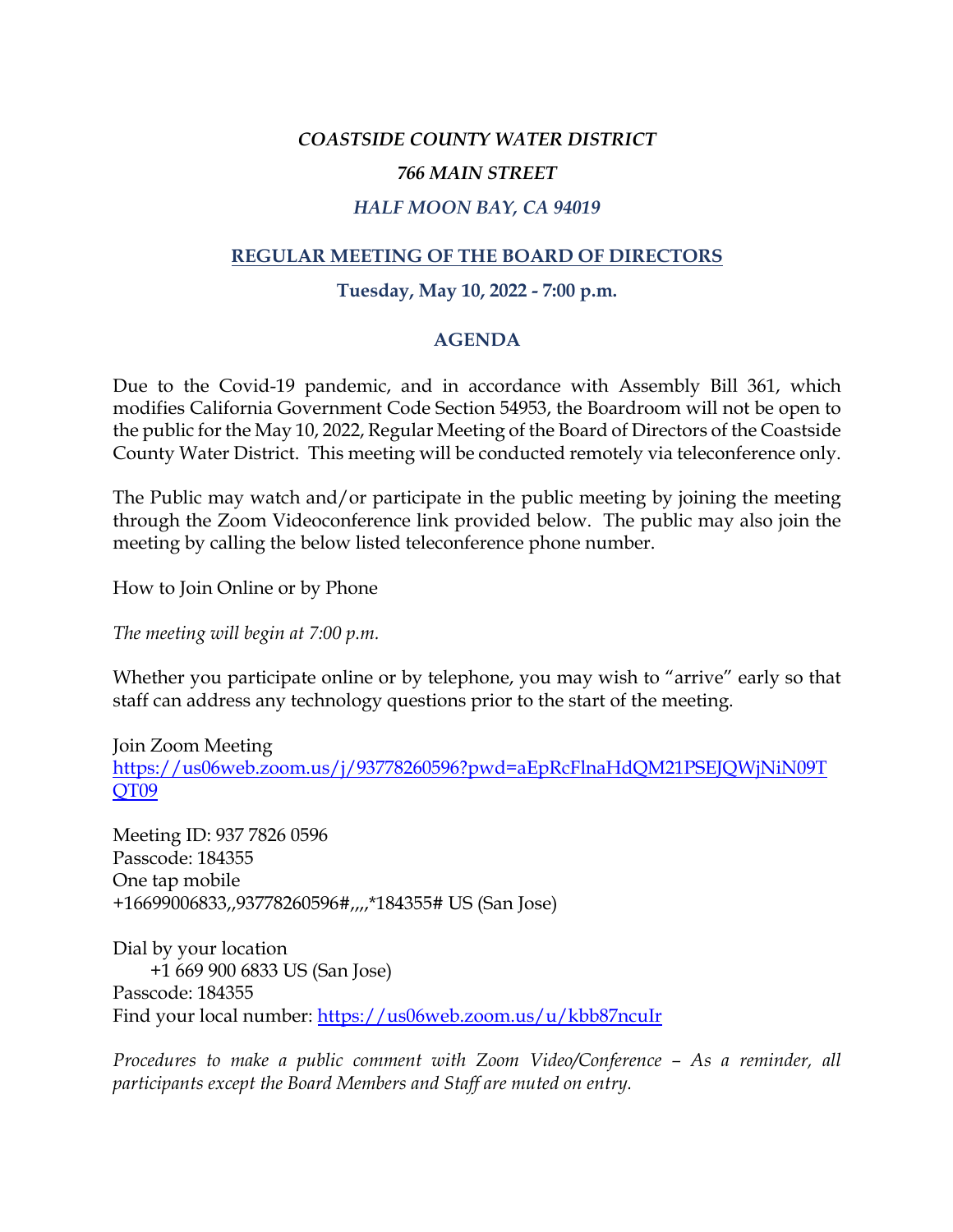• *From a computer: (1) Using the Zoom App. at the bottom of your screen, click on "Participants" and then "Raise Hand". Participants will be called to comment in the order in which they are received. Begin by stating your name and place of residence. OR*

*(2) Using the Zoom App, at the bottom of your screen click on "Chat" and then type that you wish to make a comment into the Chat Box. Ensure that the "To:" field is populated by either "Everyone" or "the Moderator". Begin by stating your name and place of residence.*

• *From a phone: Using your keypad, dial \*9, and this will notify the Moderator that you have raised your hand. Begin by stating your name and place of residence. The Moderator will call on you by stating the last 4 digits of your phone number. If you wish to block your phone number dial \*67 prior to dialing in. If your phone number is not displayed, the Moderator will call you by Caller number.*

The Coastside County Water District (CCWD) does not discriminate against persons with disabilities. Upon request, the agenda and agenda packet materials can be provided in a format to accommodate special needs. If you require a copy of the agenda or related materials in an alternative format to accommodate a disability, or if you wish to attend this public meeting and will require special assistance or other special equipment, please call the District at (650) 726-4405 in advance and we will make every reasonable attempt to provide such an accommodation.

All public records relating to an open session item on this agenda, which are not exempt from disclosure pursuant to the California Public Records Act, that are distributed to a majority of the legislative body will be available for public inspection at the CCWD District Office, located at 766 Main Street, Half Moon Bay, CA at the same time that the public records are distributed or made available to the legislative body.

*This agenda and accompanying materials can be viewed on Coastside County Water District's website located at:* www.coastsidewater.org*.* 

# **The Board of the Coastside County Water District reserves the right to take action on any item included on this agenda.**

- **1) ROLL CALL**
- **2) PLEDGE OF ALLEGIANCE**
- **3) PUBLIC COMMENT**

*At this time members of the public may address the Board of Directors on issues not listed on the agenda which are within the purview of the Coastside County Water District. Comments on matters that are listed on the agenda may be made at the time the Board is considering each item. Each speaker is allowed a maximum of three (3) minutes and must*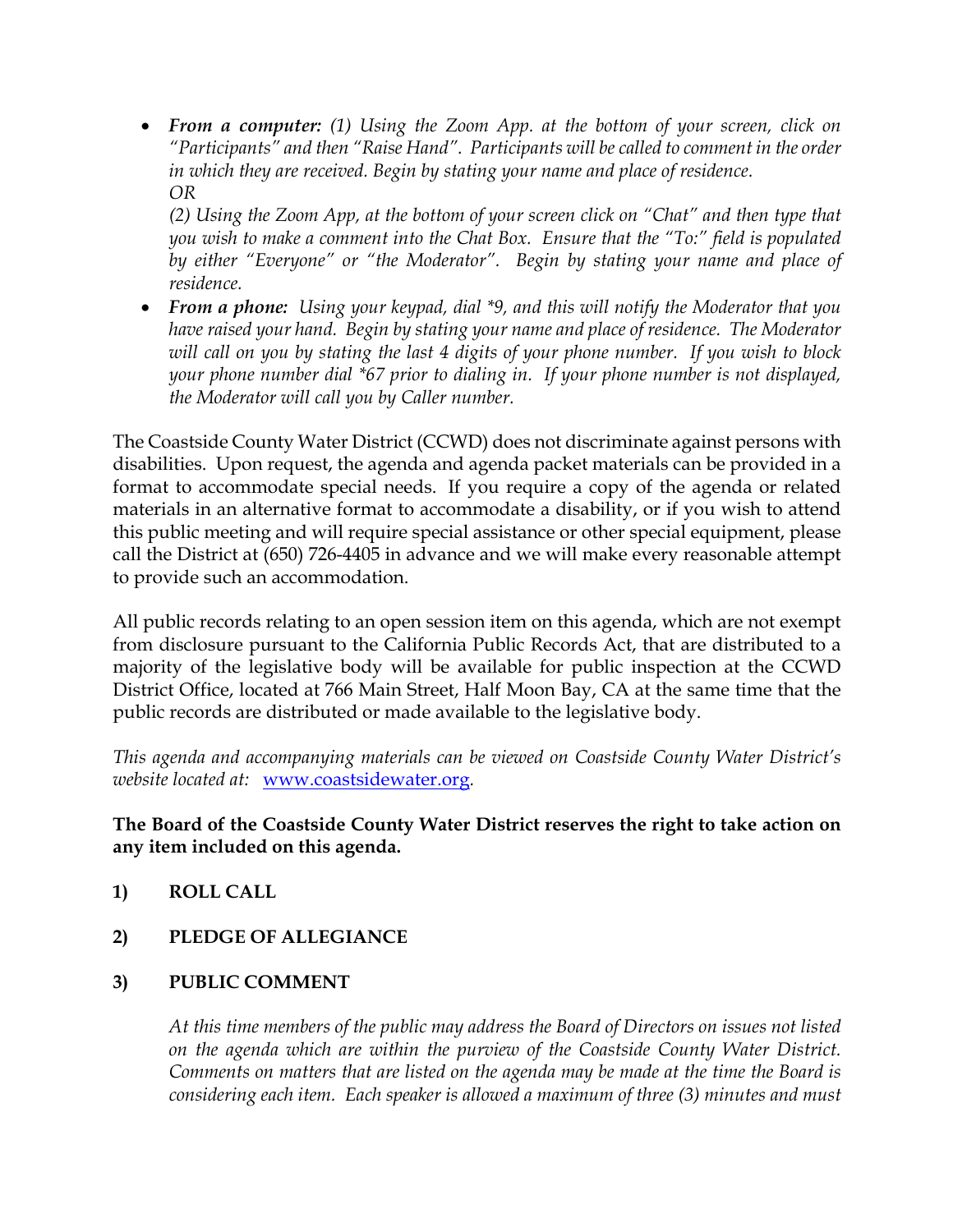*complete and submit a speaker slip. The President of the Board will recognize each speaker, at which time the speaker should give their name and address and provide their comments to the Board.* 

**4) Consider and Reaffirm Resolution 2021-06 "Making Findings Pursuant to Assembly Bill 361 That the Proclaimed State of Emergency Continues to Impact the Ability to Meet Safely in Person"** [\(attachment\)](http://www.coastsidewater.org/agendas/051022/4.pdf)

# **5) CONSENT CALENDAR**

The following matters before the Board of Directors are recommended for action as stated by the General Manager. All matters listed hereunder constitute a Consent Calendar, are considered as routine by the Board of Directors, and will be acted upon by a single vote of the Board. There will be no separate discussion of these items unless a member of the Board so requests, in which event the matter shall be removed from the Consent Calendar and considered as a separate item.

- **A.** Approval of disbursements for the month ending April 30, 2022: Claims: \$ 1,382,177.46; Payroll: \$ 266,402.37 for a total of \$ 1,648,579.83 *April 2022 Monthly Financial Claims reviewed and approved by Director Feldman* [\(attachment\)](http://www.coastsidewater.org/agendas/051022/5A.pdf)
- **B.** Acceptance of Financial Reports [\(attachment\)](http://www.coastsidewater.org/agendas/051022/5B.pdf)
- **C.** Approval of Minutes of April 12, 2022, Regular Board of Directors Meeting [\(attachment\)](http://www.coastsidewater.org/agendas/051022/5C.pdf)
- **D.** Installed Water Connection Capacity and Water Meters Report [\(attachment\)](http://www.coastsidewater.org/agendas/051022/5D.pdf)
- **E.** Total CCWD Production Report [\(attachment\)](http://www.coastsidewater.org/agendas/051022/5E.pdf)
- **F.** CCWD Monthly Sales by Category Report April 2022 [\(attachment\)](http://www.coastsidewater.org/agendas/051022/5F.pdf)
- **G.** Monthly Planned Plant or Tank Discharge and New Water Line Flushing Report [\(attachment\)](http://www.coastsidewater.org/agendas/051022/5G.pdf)
- **H.** Monthly Rainfall Reports [\(attachment\)](http://www.coastsidewater.org/agendas/051022/5H.pdf)
- **I.** SFPUC Hydrological Conditions Report March 2022 [\(attachment\)](http://www.coastsidewater.org/agendas/051022/5I.pdf)
- **J.** Water Service Connection Transfer Report for April 2022 [\(attachment\)](http://www.coastsidewater.org/agendas/051022/5J.pdf)

# **6) MEETINGS ATTENDED / DIRECTOR COMMENTS**

# **7) GENERAL BUSINESS**

- **A.** Draft Fiscal Year 2022-2023 Operations and Maintenance Budget and Draft Capital Improvement Program FY 2022/2023 to FY 2031/2032. [\(attachment\)](http://www.coastsidewater.org/agendas/051022/7A.pdf)
- **B.** Nunes Water Treatment Plant Upgrades Project Update #9 [\(attachment\)](http://www.coastsidewater.org/agendas/051022/7B.pdf)